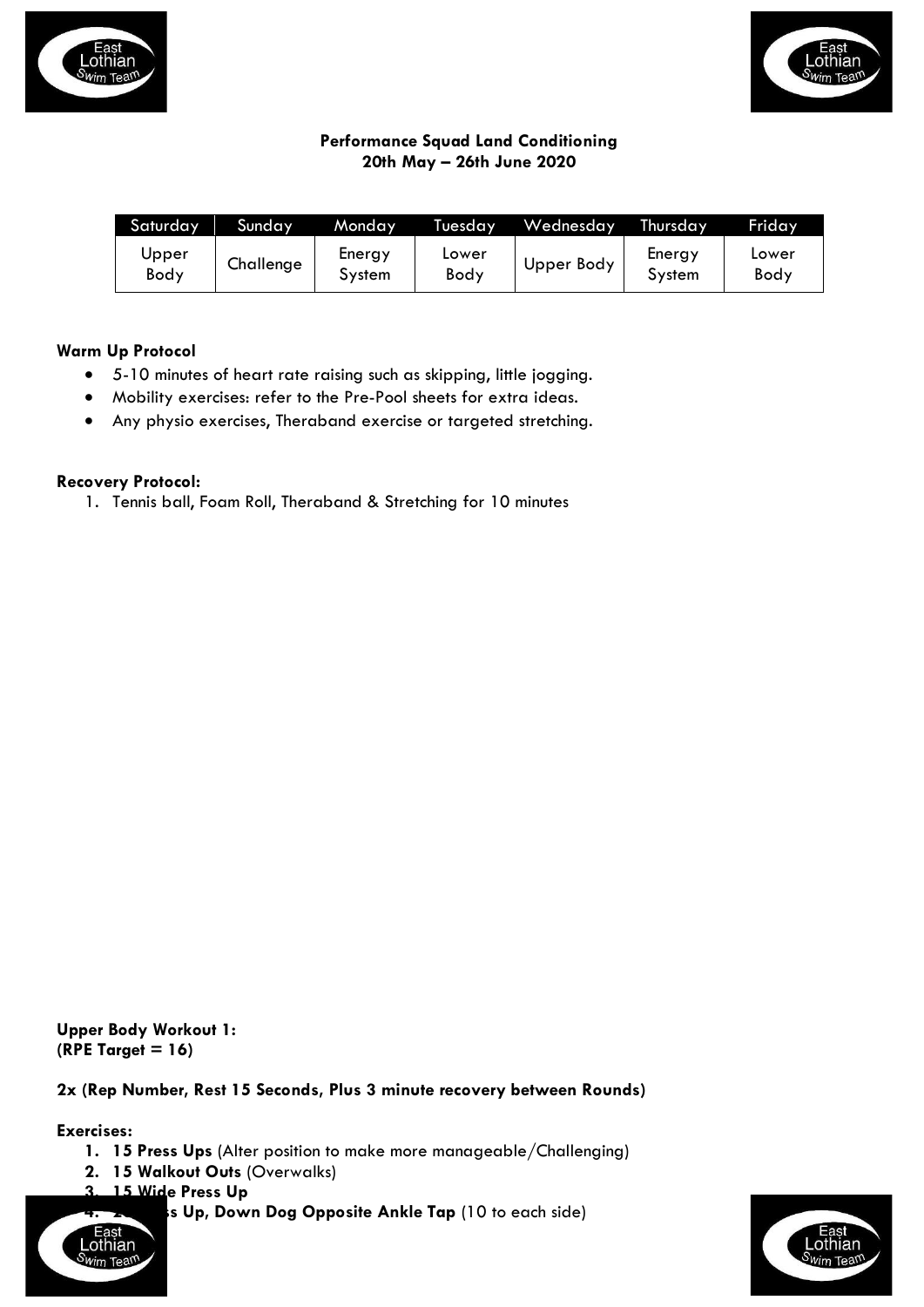



- **5. 15 Y W T I** (Use hand weights or cans of food, or theraband)
- **6. 30 Triceps Dips** (Use the side of the sofa, a chair or any surface which will allow you to get into the correct angle.
- **7. 30 Oblique Crunch (R+L=1 Rep)**
- **8. 15 Narrow Press Ups**
- **9. 30 Leg Raises**
- **10. 15 Roll Ups**

**Block 2: Continuous Work - rest at the end of all 185 reps**

- **30 Bicycle Crunch**
- **15 Plank Crunches**
- **30 Russian Twists**
- **20 Press Up Down Dog Opposite Ankle** (10 Per Leg)
- **30 Ankle Tappers**
- **15 Walk Out Press Ups**
- **30 Swimmer Crunches**
- **15 Fast Cross Climbers** (Left & Right = 1 Rep)

**Strength Circuit**

**1 to 8, 8 to 1 (1 minute Rest Between Blocks)**

- **4 exercises:**
	- **1. Press Up**
	- **2. Squat Jumps**
	- **3. Swimmer Sit Ups**
	- **4. Lunge Twists** (R+L = 1 Rep)



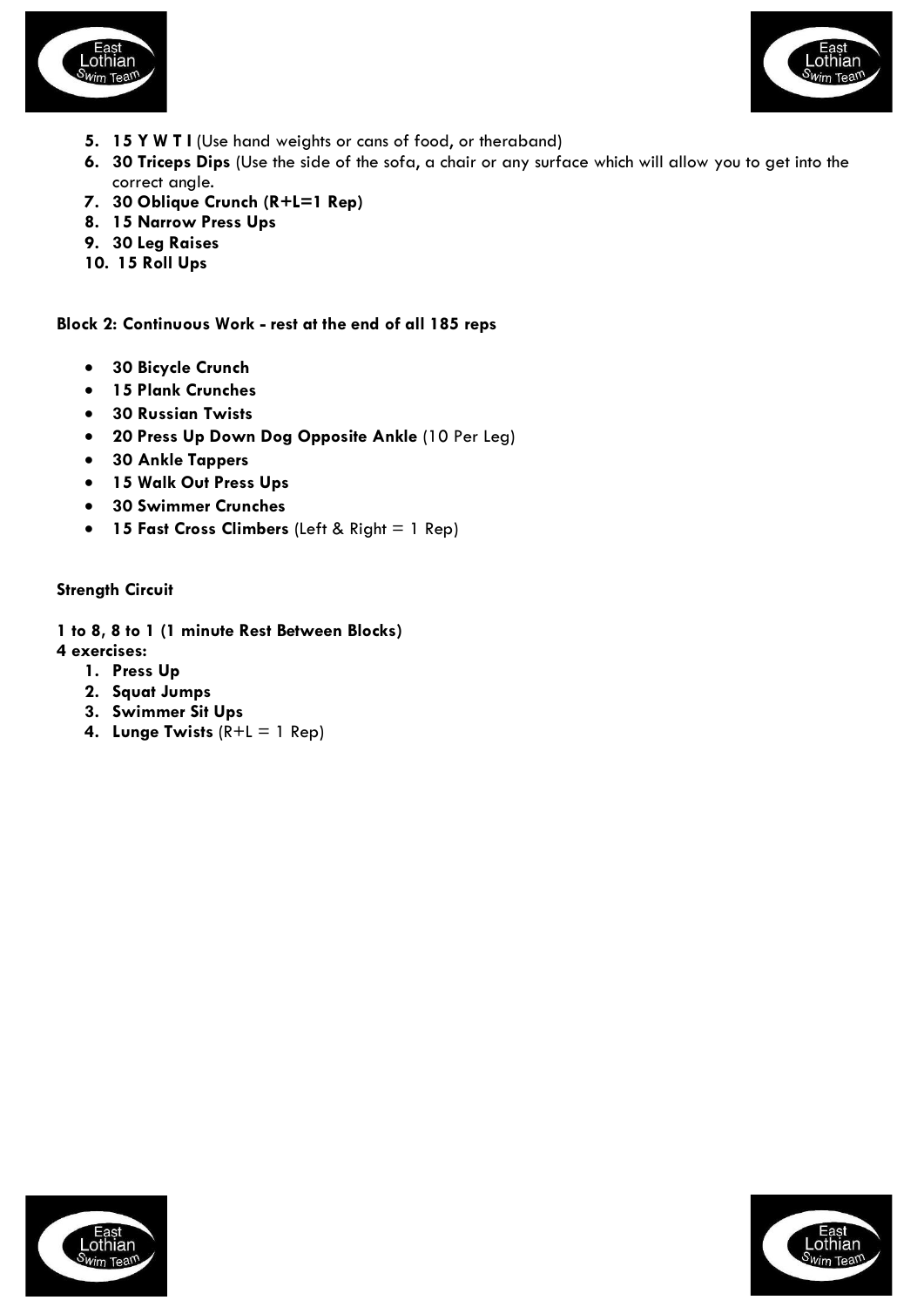



## **Energy System Workout 2:**

## **(RPE Target = 12)**

### **We have multiple options for this session: Log any outdoor Cardio on Strava!**

- 1. If you have access to a spin bike, you can do one of the pre-prepared spinning sessions. These can be found on the main webpage.
- 2. Go for a 5km or 40 minute run at steady pace and feel free to spice it up with some sprints every so often.
- 3. Bike for  $40 60$  minutes at a moderate intensity
- 4. Complete a 30-40 minute HIIT circuit, example below:
	- 4x (10x 30 on (On = High Intensity) 10 Off) + 3 Minutes Rest Between Rounds
		- High Knees
		- Jumping Jacks
		- Cross Climbers
		- Burpees
		- Bicycle Crunches
- 5. Skipping Circuit:

Repeat Rounds x5

- 2 minutes continuous skipping
- 15 Burpees
- 15 Sumo Squats
- 2 minutes continuous skipping
- 15 Walkout Press Up
- 30 Fast Mountain Climbers



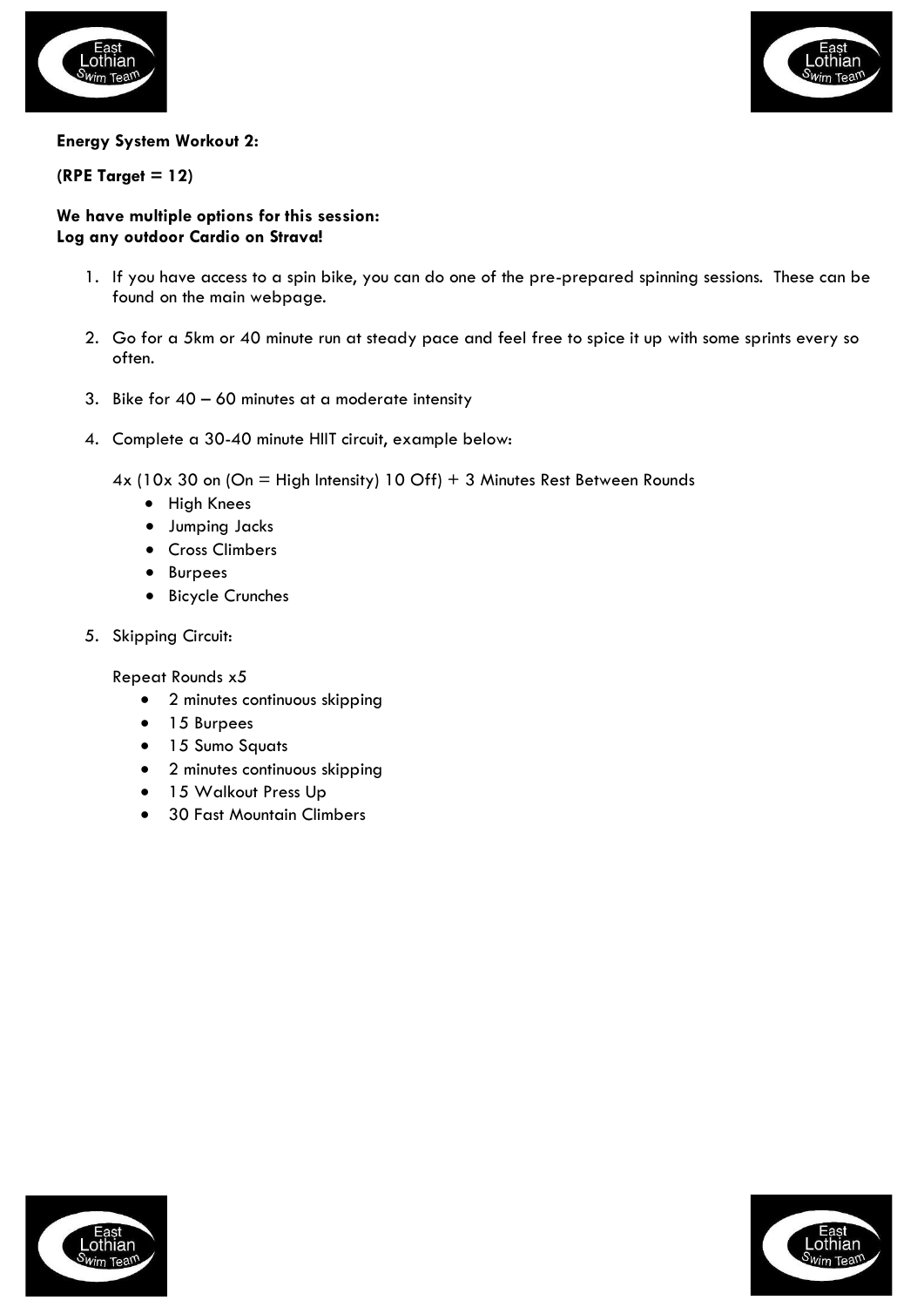



### **Lower Body Workout 3: (RPE Target = 15)**

### **5 EMOM – 10 AMRAP – 5 EMOM – 10 AMRAP – 5 EMOM – 10 AMRAP**

**\* - 3 minutes rest between each time block**

**EMOM 1:**

- **10 Squats**
- **5 Press Ups**
- **5 Squat Jumps**
- **5 Jumping Jacks**

**AMRAP 1:**

**8 Lunge Twists**

**10 Burpees to Standing**

**20 Bicycle Crunches**

#### **EMOM 2:**

**10 Squat Pulse**

**15 Russian Twists**

**AMRAP 2:**

**10 Squat Jumps**

**40 Ankle Tappers**

**10 Press Ups**

**EMOM 3:**

**20 High Knees**

**10 Tuck Jumps**

**AMRAP 3:**

**40 Star Jumps**

**30 Oblique Crunches**



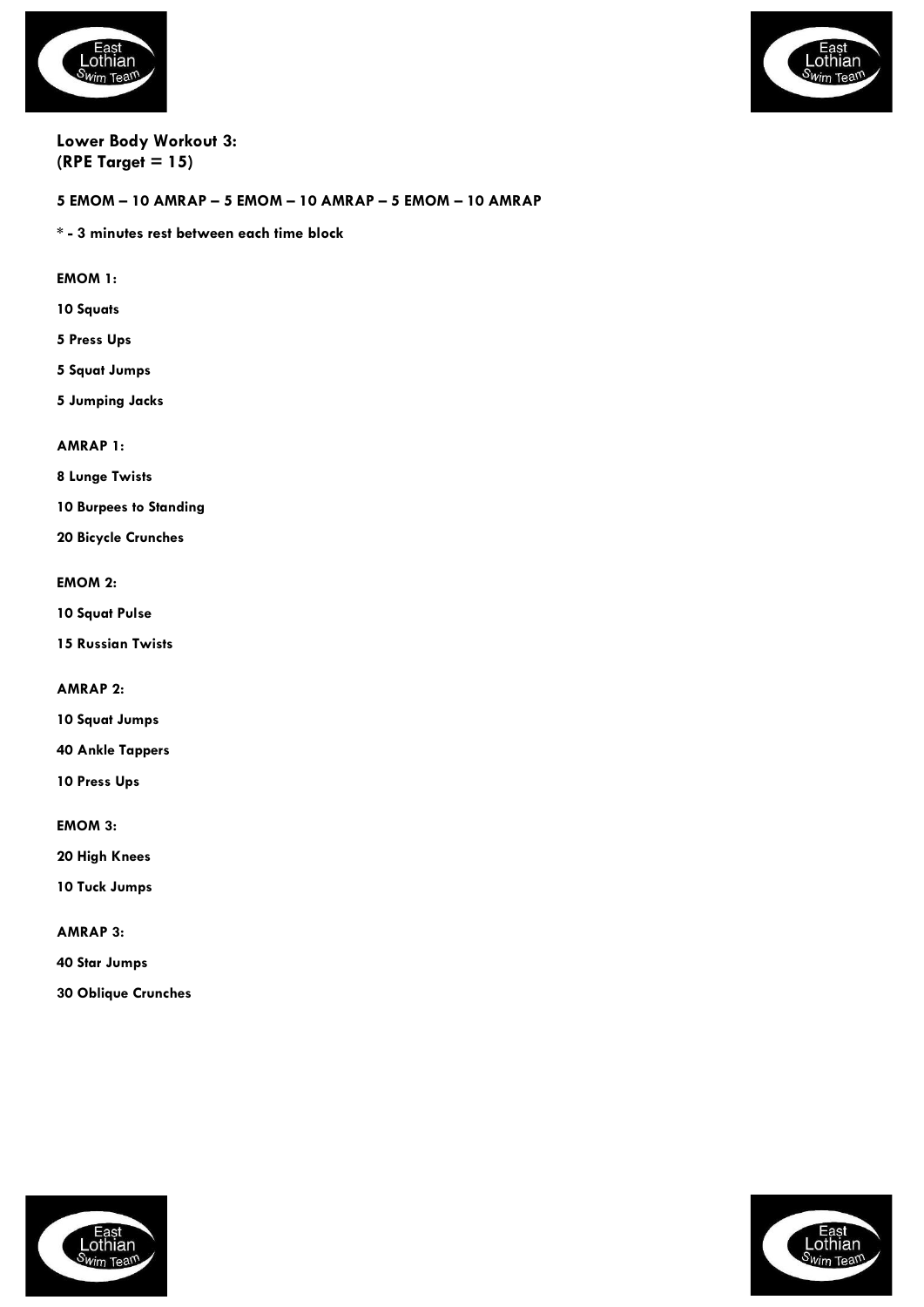



**Full Body Workout 4:**

**(RPE Target = 13)**

**Multiple Choice Circuit:** 

**6x**

**(Choose from the exercises in the table to create your own circuit)**

**A+B+C+D+E+A** 

## **50 seconds On, 20 Seconds Off, Plus 1 minutes recovery between rounds**

| A                | В                        |                         | D                           | Е                       |
|------------------|--------------------------|-------------------------|-----------------------------|-------------------------|
| Squats           | <b>Mountain Climbers</b> | <b>Walkout Press Up</b> | Press Ups                   | Superman                |
| Lunges           | Wall Sit                 | V-Sits                  | <b>Plank Shoulder Taps</b>  | Tricep Dips             |
| <b>Burpees</b>   | <b>Cross Climbers</b>    | <b>Russian Twists</b>   | <b>Hands to Elbow Plank</b> | Alt Leg Raises          |
| <b>Hip Knees</b> | Press Up Down Dog Tap    | <b>Walkouts</b>         | Y T W A*                    | Happy/Sad Cat           |
| Tuck Jumps       | <b>Bear Crawls</b>       | Swimmer Sit ups         | Wide Press ups              | Superman Squeeze        |
| Star Jumps       | Alt Leg V Sits           | Swimmer Crunch          | Thigh Tap Plank             | <b>Walkout Press Up</b> |
| Lunge Jumps      | <b>Squat Pulse</b>       | <b>Ankle Tappers</b>    | Side Planks                 | Plank                   |

**I have tried to change some of the exercises, I'll do similar over the next few weeks**

**\*See videos on website for example**



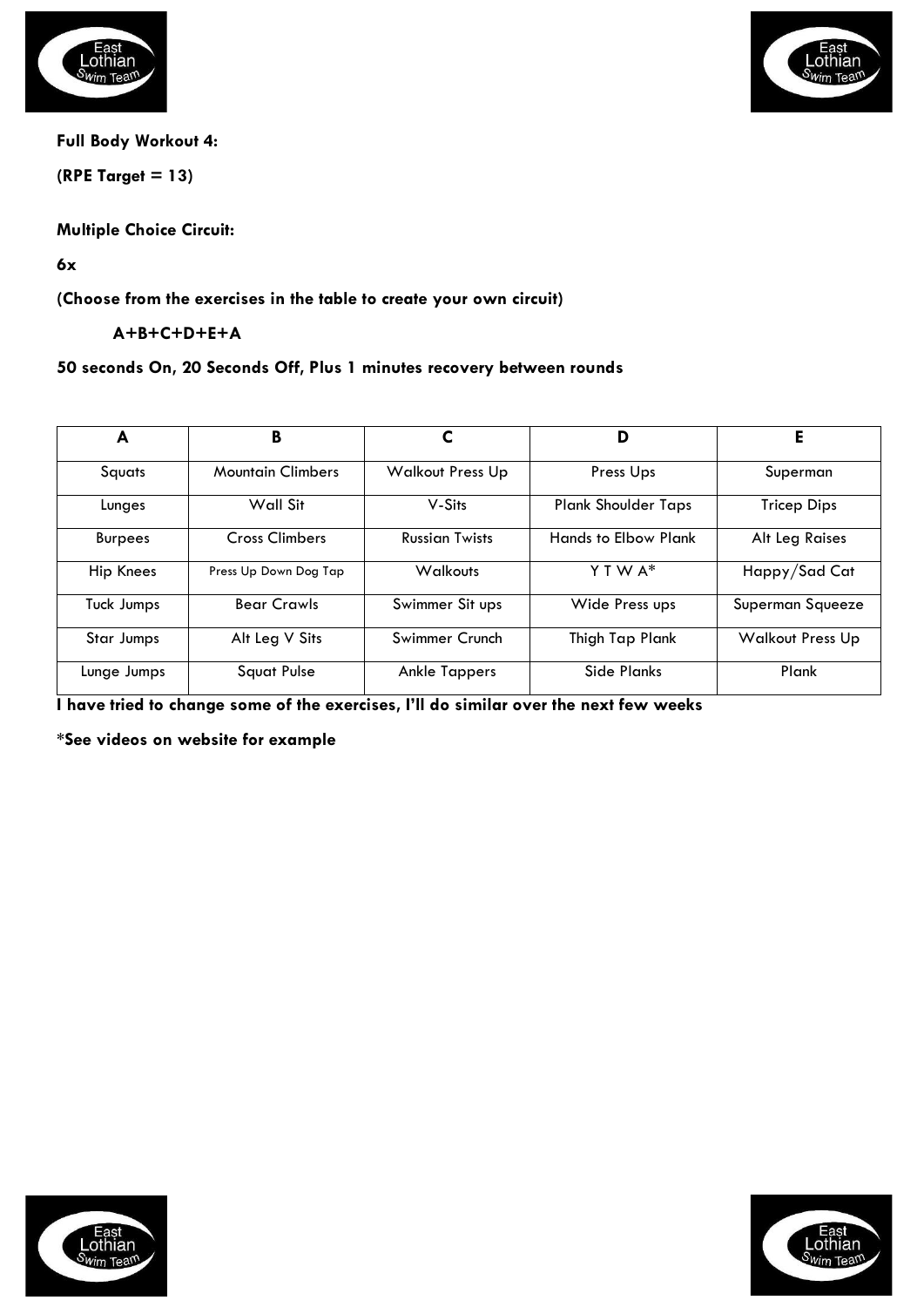



**Energy System Workout 5: (RPE Target = 11)**

## **We have multiple options for this session: Log any outdoor Cardio on Strava!**

- 1. If you have access to a spin bike, you can do one of the pre-prepared spinning sessions. These can be found on the main webpage.
- 2. Go for a 5km or 40 minute run at steady pace and feel free to spice it up with some sprints every so often.
- 3. Bike for  $40 60$  minutes at a moderate intensity
- 4. Complete a 30-40 minute HIIT circuit, example below:
	- $4x$  (10x 30 on (On = High Intensity) 10 Off) + 3 Minutes Rest Between Rounds
		- High Knees
		- Jumping Jacks
		- Cross Climbers
		- Burpees
		- Bicycle Crunches
- 5. Skipping Circuit:

Repeat Rounds x5

- 2 minutes continuous skipping
- 15 Burpees
- 15 Sumo Squats
- 2 minutes continuous skipping
- 15 Walkout Press Up
- 30 Fast Mountain Climbers

**Lower Body Workout 6: (RPE Target = 16)**

**Set 1:**

**Superset:**